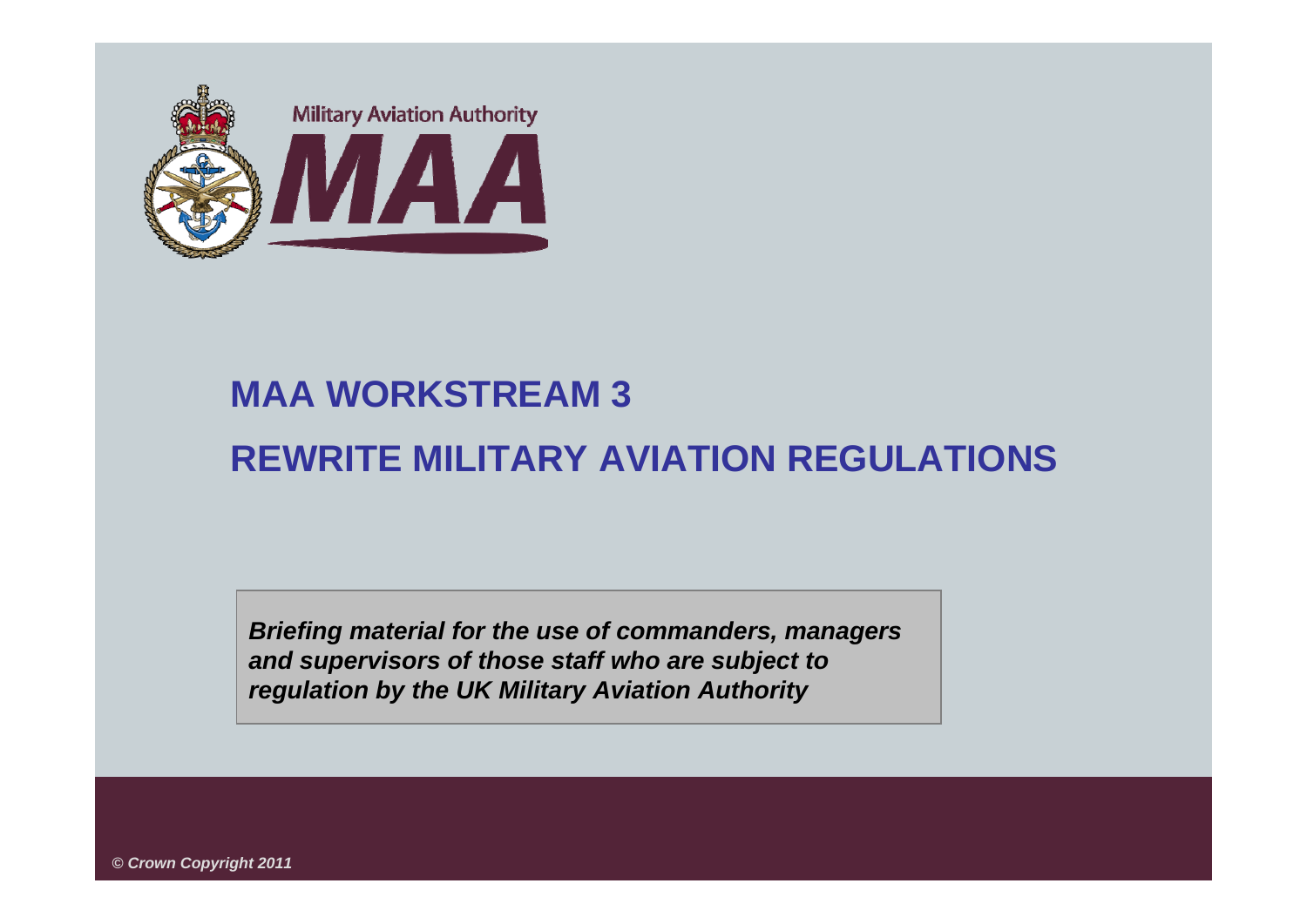## **Scope**

- L **Catalyst for Change – XV230**
- **Workstream 3 Requirement**
	- **SRO Intent**
	- **Scope**
- **Approach**
- **Delivering the New Look**
- ш **Next Steps**
- **What does it mean for you?**
- ш **Summary**

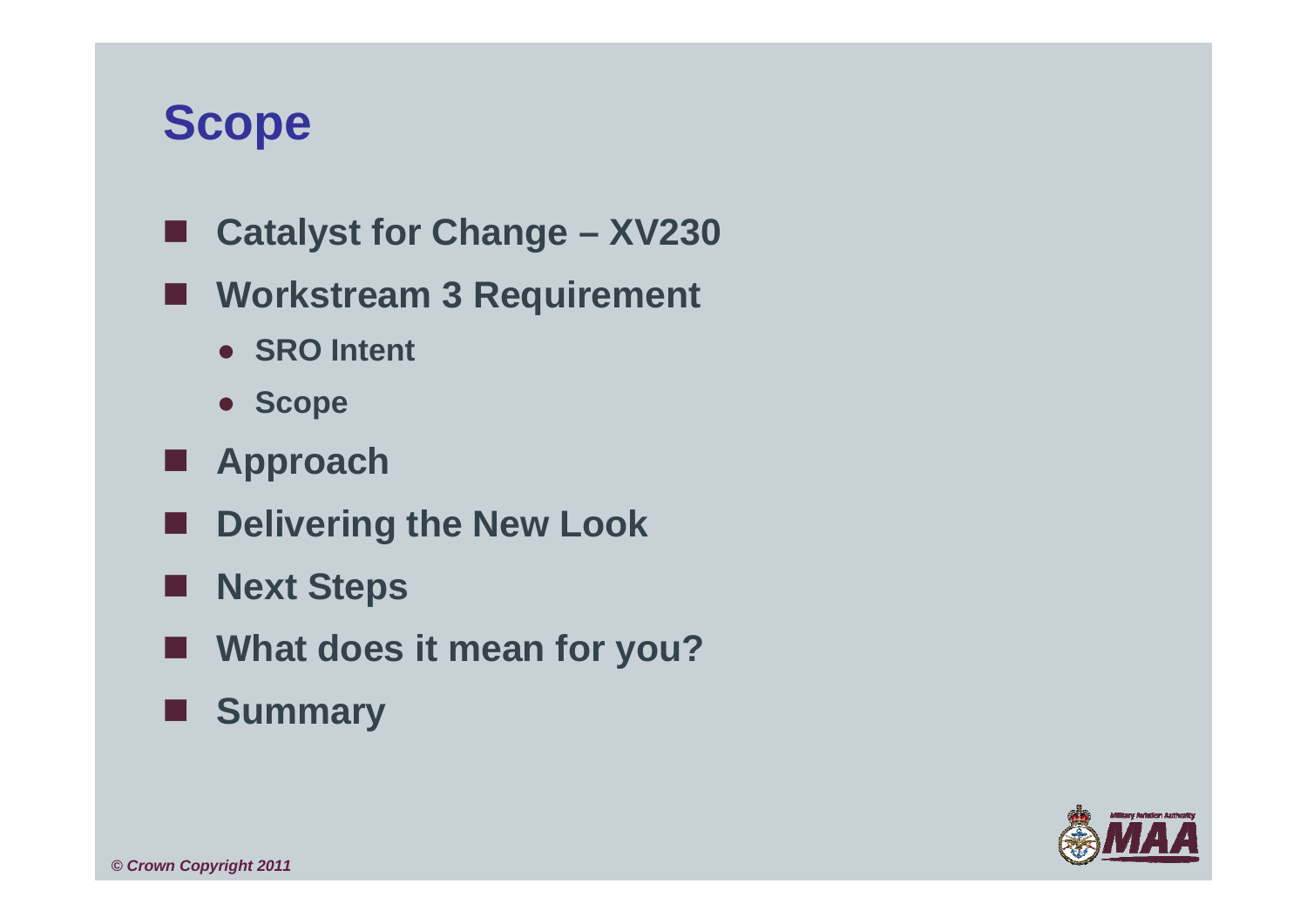## **Catalyst for Change**



- **Nimrod Review report delivered end Oct 2009.**
- **SofS statement to parliament mid Dec 2009**
	- **SofS responded to the 84 recommendations as follows :**
		- -**64 Accepted in full**
		- -**16 Accepted in principal or with some modification**
		- -**4 Rejected**
- **MAA will be audited at 2 year point by independent body**
	- **Focussing on how those accepted recommendations have been met**

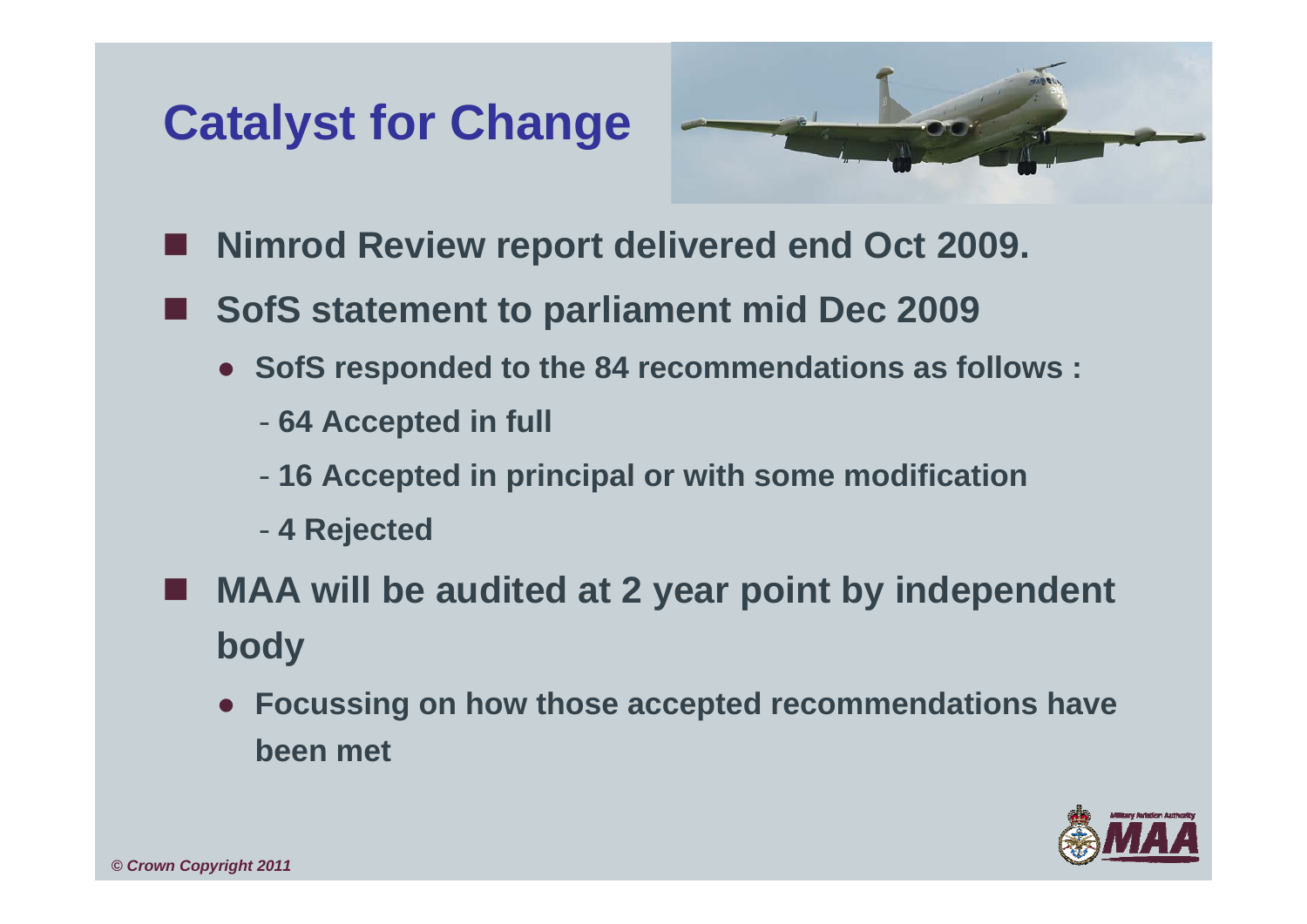## **Workstream 3 Requirement**

- p. **Issue: In Nimrod Review Report, H-C described Regulation and policy . . .**
	- *"... of Byzantine complexity...", "... impenetrable..."*
- F **Nimrod Review Recommendations:**
	- **3 clear recommendations about overhauling and re-writing the current military [airworthiness] aviation regulation document set**
- F **Outline Requirement: WS3 will produce a new regulatory framework and concise document set within the air environment focussed on risk-to-life that will be easy to read, teach, assimilate and apply, and which clearly articulates how Air Safety is governed within the MOD.**

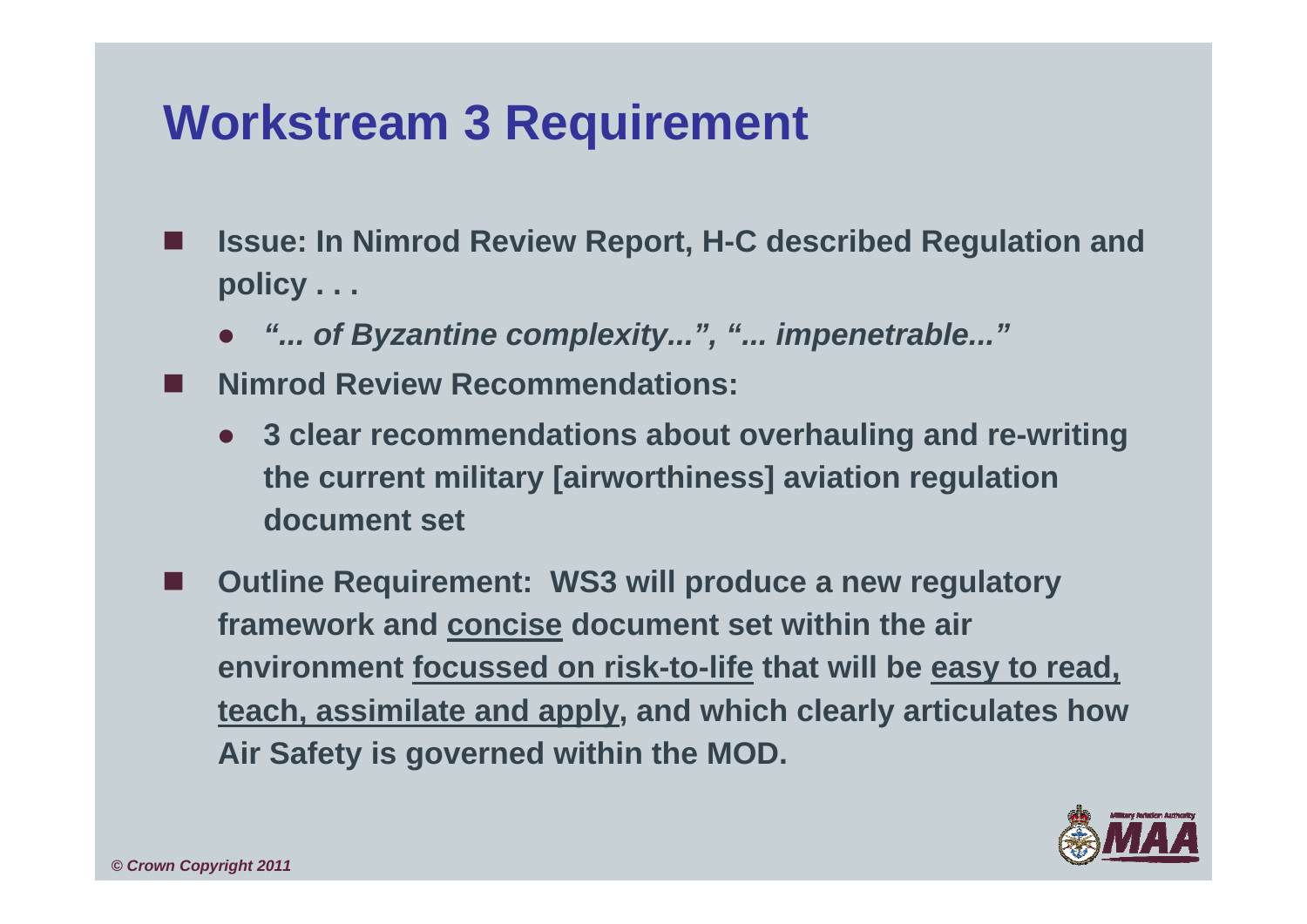## **Scope**

- $\blacksquare$ **MARSB Op Manual/MAA Charter**
- п **JSP 550**
- П **JSP 551**
- $\blacksquare$ **JSP 552**
- **JSP 553**
- **JSP 554**
- **JSP 556**
- **JAP 100A-01/02**
- H **AvP67**
- п **Process Def Stans 05-122, 05-123, 05-130**
- П **Regulatory Instructions**

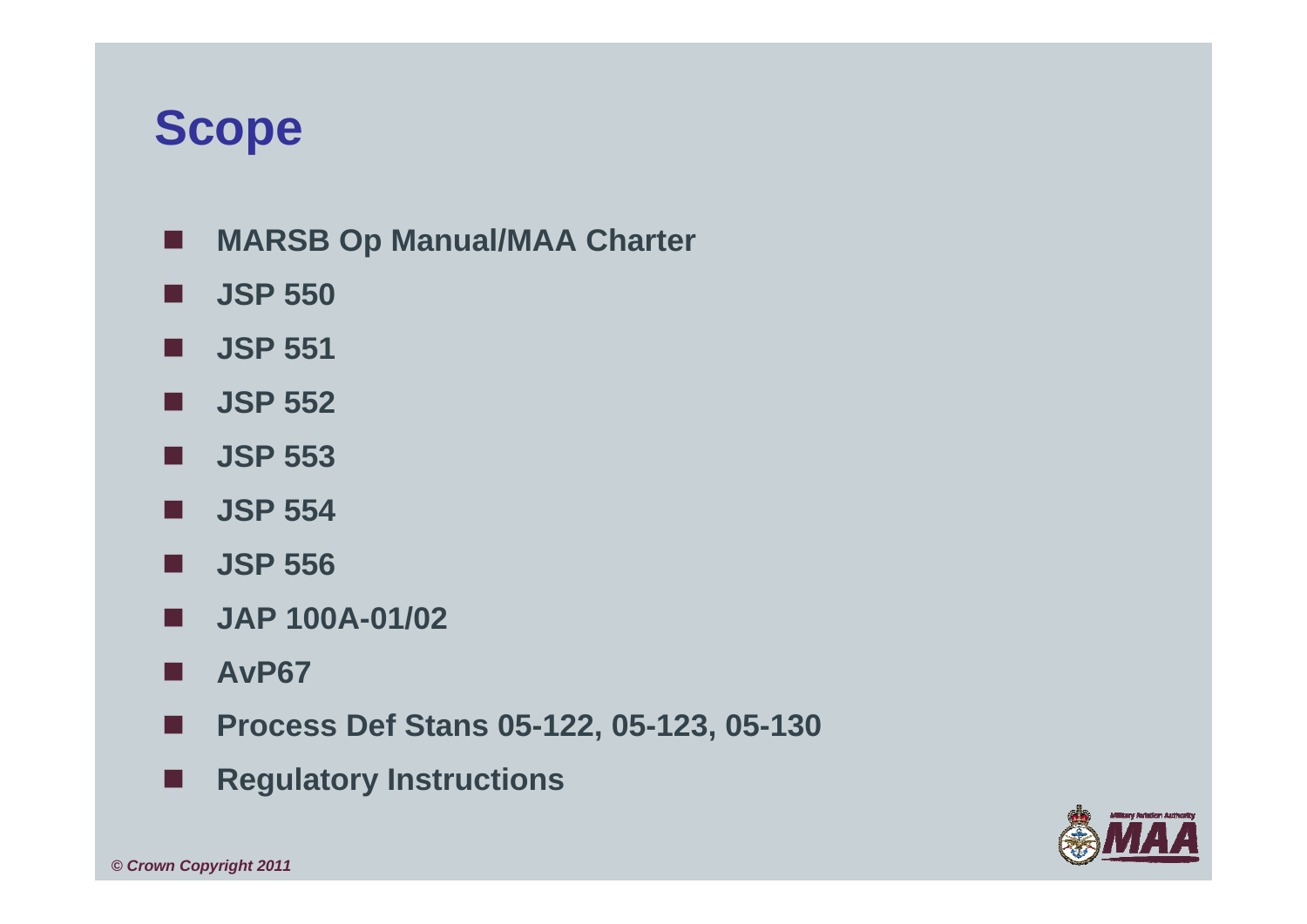## **Workstream 3 - Approach**

- **Large scale and complexity of requirement was recognised and use of external technical support sought**
	- **Niteworks engaged in Sep 10**
	- **Initiation Phase Complete by Dec 10**
		- **Included workshops and benchmarking activity**
		- **Framework, Regulatory Article (RA) format, process delivered**
- F **Execution phase in progress and is produced:**
	- **The new regulatory material to form the MAA Regulatory Publications (MRP)**
		- **Produced by a combined MAA/Niteworks team**
	- $\bullet$ **Implementation/Roll-out plan**
	- ●**Recommendations for smarter tools for access/search, etc**



П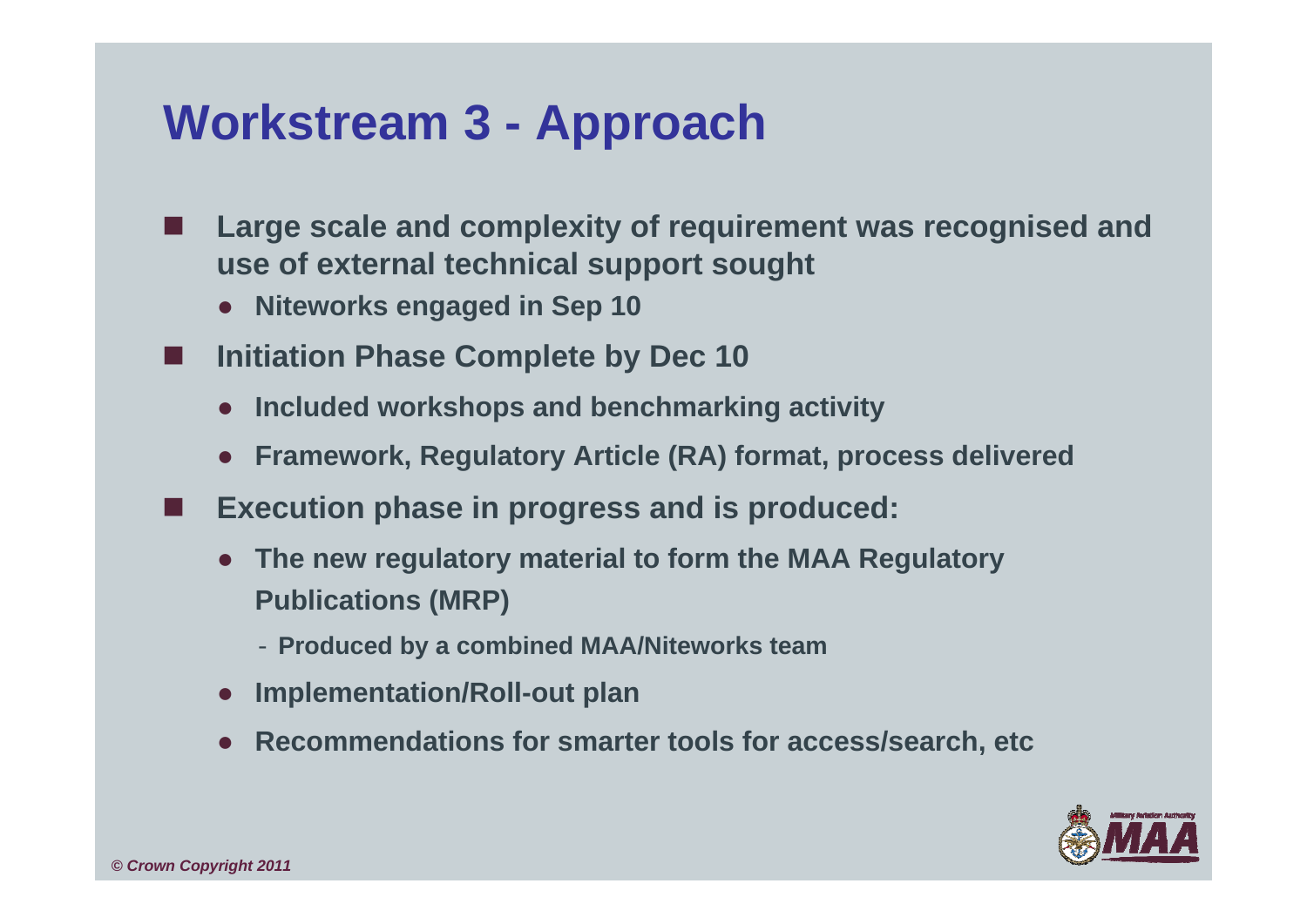## **Delivering the New Look**

- **Timeline**
- **Framework**
- **Structure**
- **Language**

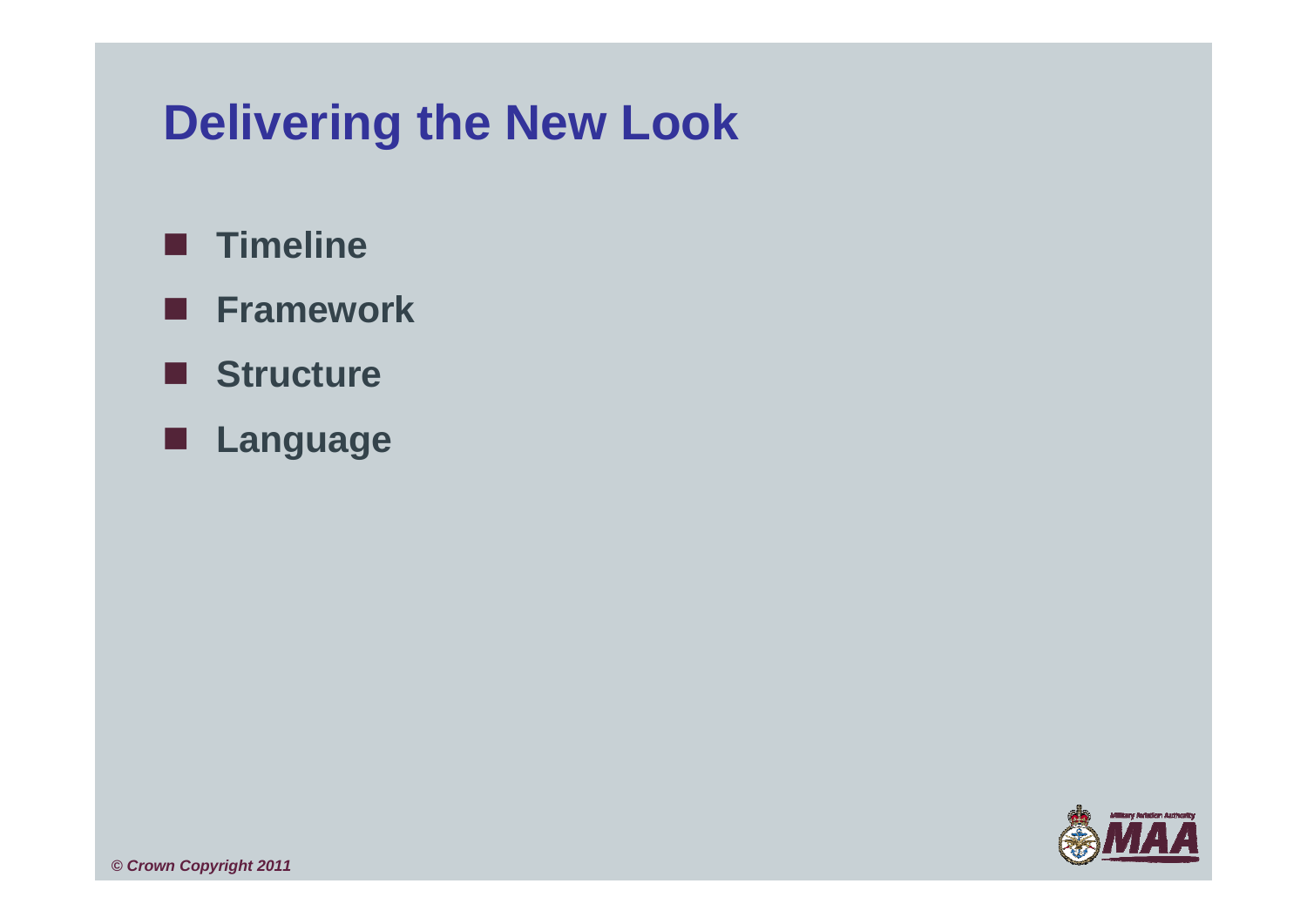## **Timeline**

- . . **26 May 11 – Niteworks delivered final drafts**
	- **Allowed 5 weeks for MAA to undertake further assurance and prepare for publication**
- 1 Jul 11 MAA owned and published MRP
	- **1 month allowed for familiarization**
- 1 Aug 11 New regulations come into force
	- **Replaced MARDS/Def Stans will become obsolescent**
	- **Allow 5 months (until 31 Dec 11) for subordinate policy, orders and instructions to reflect new references**
- **From 1 Aug 11, routine amendment process will apply**

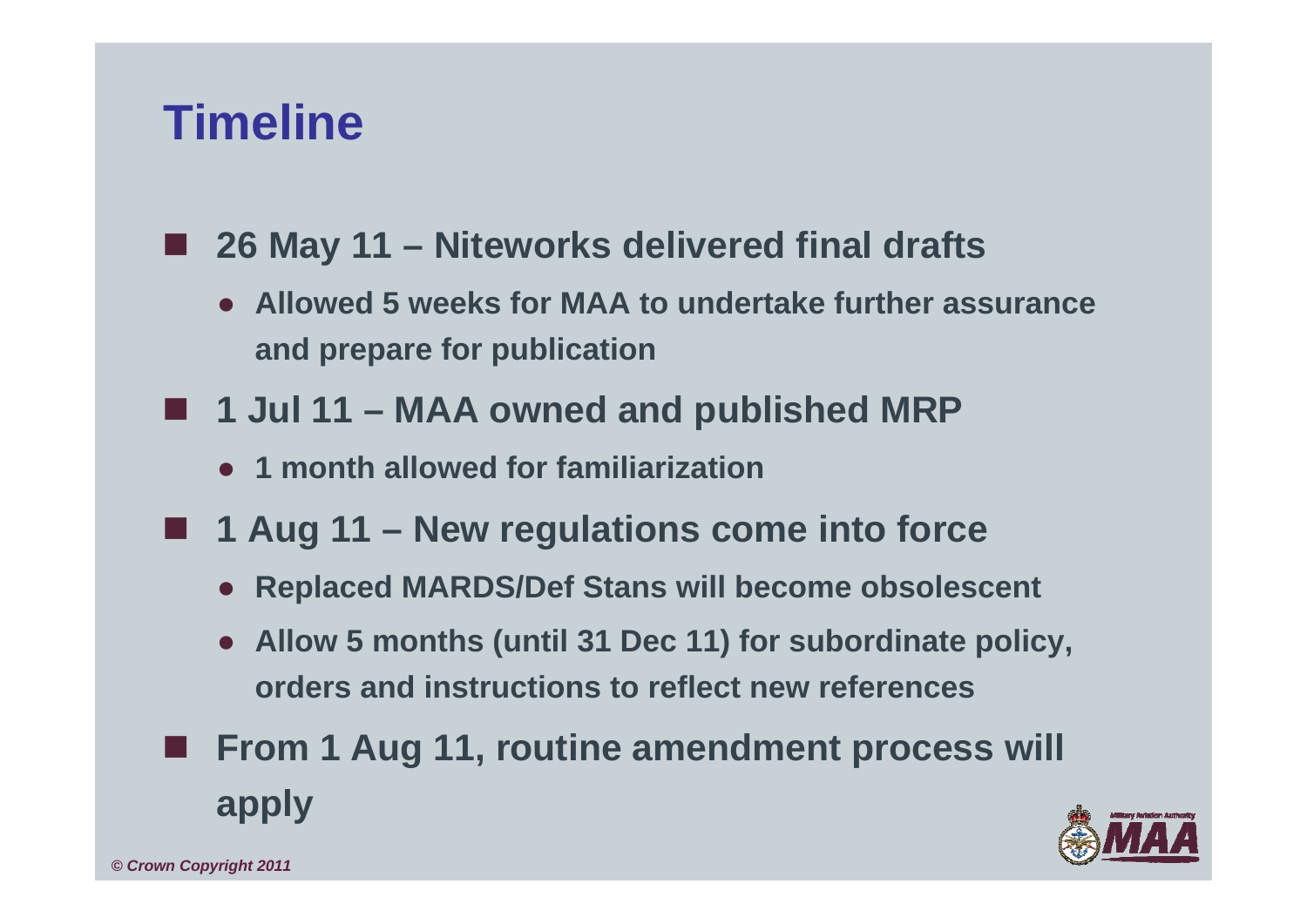

*© Crown Copyright 2011*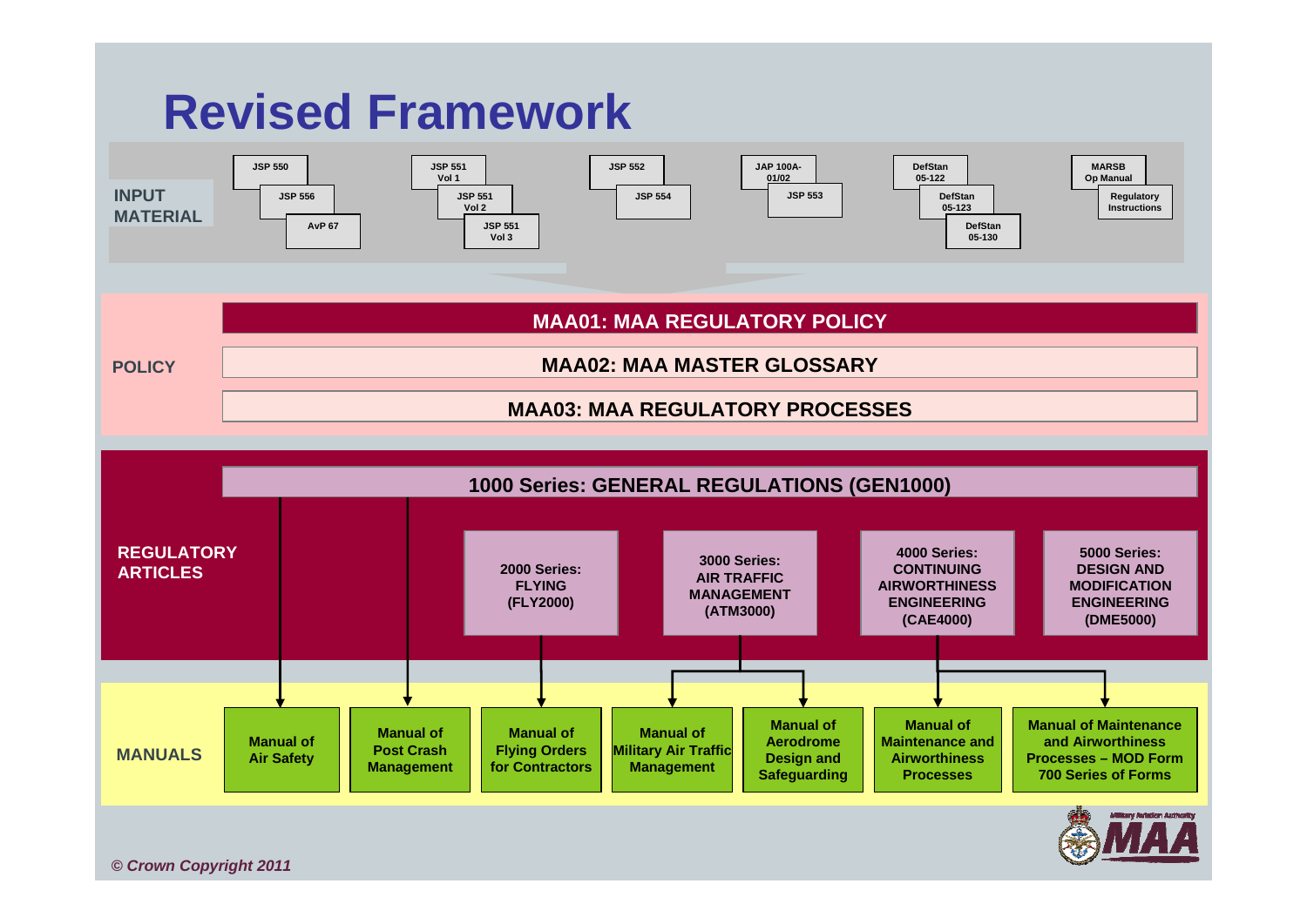#### **RA 2130 - SAFETY AND SURVIVAL DRILLS**

- **Rationale** *Aircrew operating UK Military Aircraft are to have a thorough working knowledge of all emergency procedures, safety equipment and survival aids appropriate to their aircraft type and role.*
- **Contents 2130(1): Emergency and Survival Training 2130(2): Emergency and Survival Training Currency 2130(3): Wearing and Carriage of Aircrew Equipment Assemblies (AEA) and Safety Equipment (SE) 2130(4): Safety Harnesses 2130(5): Survival and Rescue Equipment** 
	- **2130(6): Ejection Seat Anthropometrics**

#### **Regulation 2130(1) 2130(2) Emergency and Survival Training**  2130(1) On conversion to a new aircraft type all aircrew **shall** complete the appropriate emergency and survival drill training mandated by Aviation Duty Holders and Commanders. **Emergency and Survival Training Currency**

2130(2) Qualified aircrew required to fly as crew **shall** be responsible for keeping themselves in date for all survival and emergency drills, including those required for embarked operations, appropriate to aircraft type and role.

| Acceptable         | <b>Emergency and Survival Training</b>                                                                                     |
|--------------------|----------------------------------------------------------------------------------------------------------------------------|
| <b>Means of</b>    | Aviation Duty Holder and Commanders' Orders covering survival and<br>1.                                                    |
| <b>Compliance</b>  | emergency drills should include, where necessary, the following:                                                           |
| 2130(1)<br>2130(2) | The category into which each unit under their command falls for the<br>a.<br>periodicity of drills table at Annex A.       |
|                    | Any additional requirement or change in periodicity to that indicated at<br>b.<br>Annex A.                                 |
|                    | The procedures to be followed when a dispensation or extension is<br>C.<br>deemed necessary.                               |
|                    | The survival and emergency drill requirements for supernumerary<br>d.<br>crew, passengers and for familiarization flights. |
|                    | <b>Emergency and Survival Training Currency</b>                                                                            |
|                    | The maximum periodicity of drills is promulgated in Annex A to this Regulatory<br>2.<br>Article.                           |
|                    |                                                                                                                            |

#### *© Crown Copyright 2011* **Guidance Material 2130(1) 2130(2)**

the control of the control of the control of

#### **Emergency and Survival Training**

3. **Emergency Drills**. Standard emergency drills for forced landings, ditching and abandoning an aircraft by parachute are included in the Aircraft Document Set (ADS) and will be complied with.

4. **Abandon Aircraft Drill on the Ground**. The abandon aircraft drill will be

# **Example Regulatory Article**

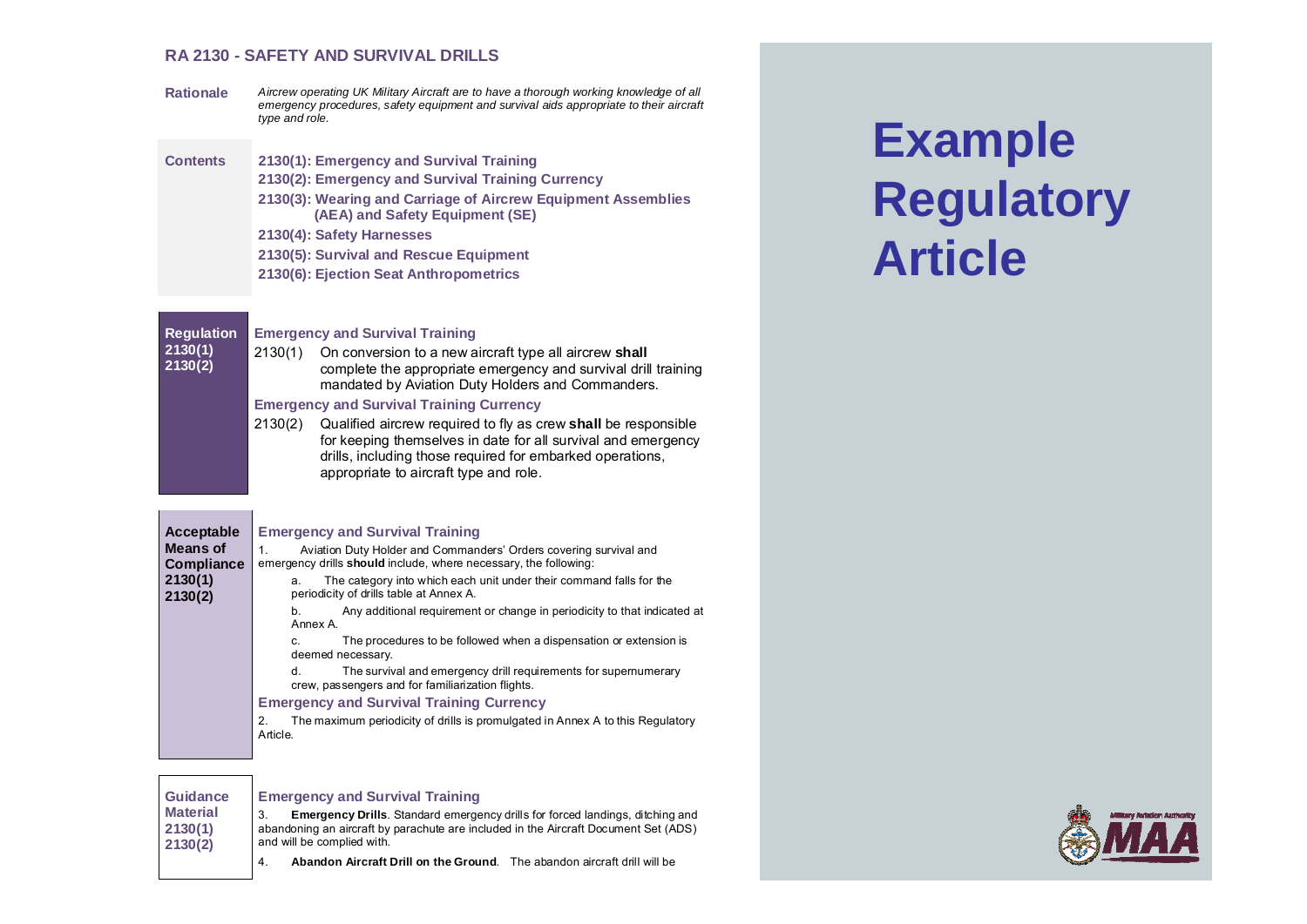## **RA 2130 - Safety and Survival Drills**

**Rationale** *Aircrew operating UK Military Aircraft are to have a thorough working knowledge of all emergency procedures, safety equipment and survival aids appropriate to their aircraft type and role.* 

#### **Contents 2130(1): Emergency and Survival Training**

- **2130(2): Emergency and Survival Training Currency**
- **2130(3): Wearing and Carriage of Aircrew Equipment Assemblies (AEA) and Safety Equipment (SE)**
- **2130(4): Safety Harnesses**
- **2130(5): Survival and Rescue Equipment**
- **2130(6): Ejection Seat Anthropometrics**

**Regulation 2130(1) 2130(2)** 

*© Crown Copyright 2011*

#### **Emergency and Survival Training**

2130(1) On conversion to a new aircraft type all aircrew **shall** complete the appropriate emergency and survival drill training mandated by Aviation Duty Holders and Commanders.

#### **Emergency and Survival Training Currency**

2130(2) Qualified aircrew required to fly as crew **shall** be responsible for keeping themselves in date for all survival and emergency drills, including those required for embarked operations, appropriate to aircraft type and role.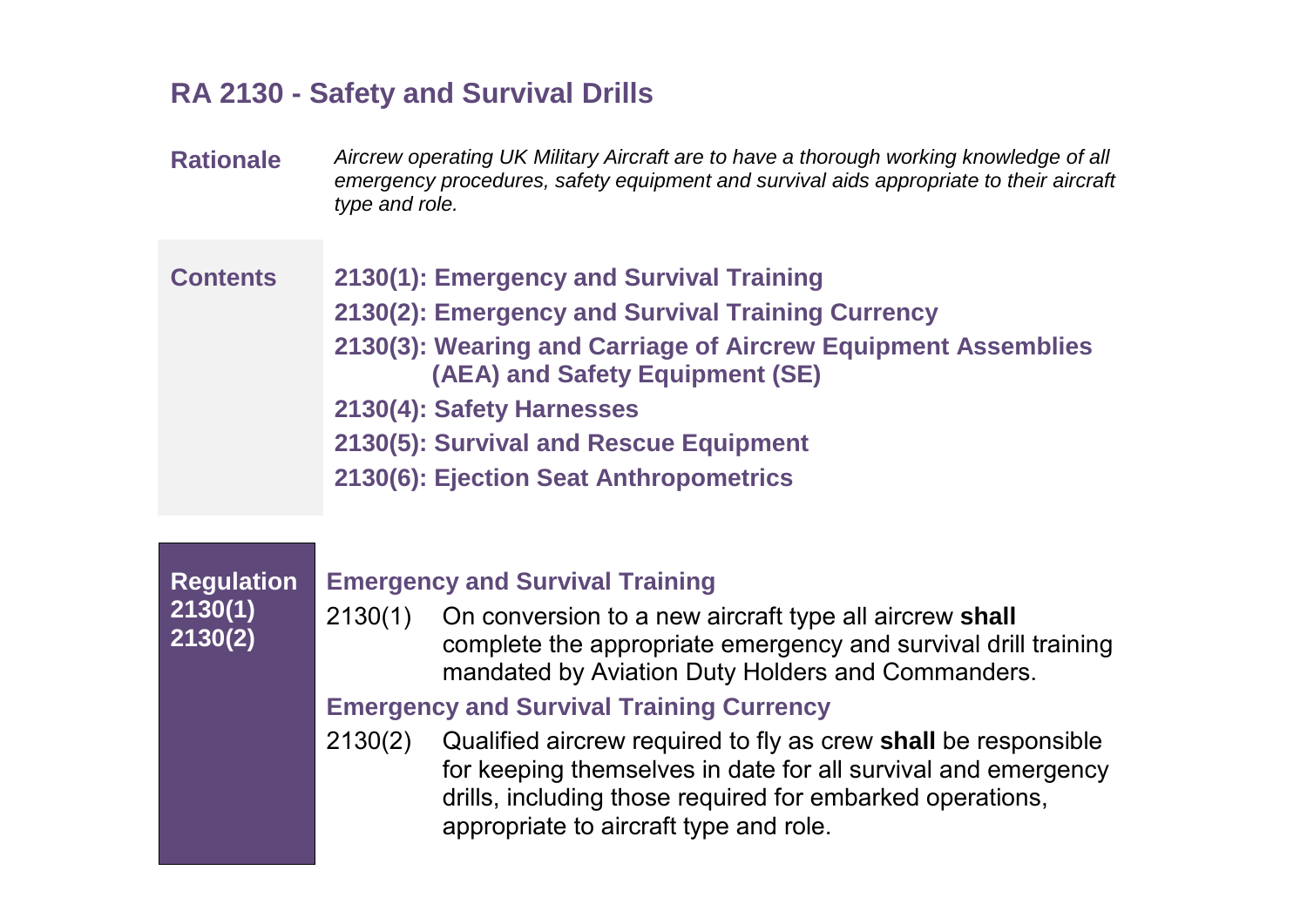| Acceptable<br><b>Means of</b><br><b>Compliance</b> | <b>Emergency and Survival Training</b><br>Aviation Duty Holder and Commanders' Orders covering survival and<br>1.<br>emergency drills should include, where necessary, the following: |
|----------------------------------------------------|---------------------------------------------------------------------------------------------------------------------------------------------------------------------------------------|
| 2130(1)<br>2130(2)                                 | The category into which each unit under their command falls for the<br>a.<br>periodicity of drills table at Annex A.                                                                  |
|                                                    | Any additional requirement or change in periodicity to that indicated at<br>b.<br>Annex A.                                                                                            |
|                                                    | The procedures to be followed when a dispensation or extension is<br>C.<br>deemed necessary.                                                                                          |
|                                                    | The survival and emergency drill requirements for supernumerary<br>d.<br>crew, passengers and for familiarization flights.                                                            |
|                                                    | <b>Emergency and Survival Training Currency</b>                                                                                                                                       |
|                                                    | The maximum periodicity of drills is promulgated in Annex A to this Regulatory<br>2.<br>Article.                                                                                      |
|                                                    |                                                                                                                                                                                       |



**Contract Contract** 

#### **Emergency and Survival Training**

3. **Emergency Drills**. Standard emergency drills for forced landings, ditching and abandoning an aircraft by parachute are included in the Aircraft Document Set (ADS) and will be complied with.

4. **Abandon Aircraft Drill on the Ground**. The abandon aircraft drill will be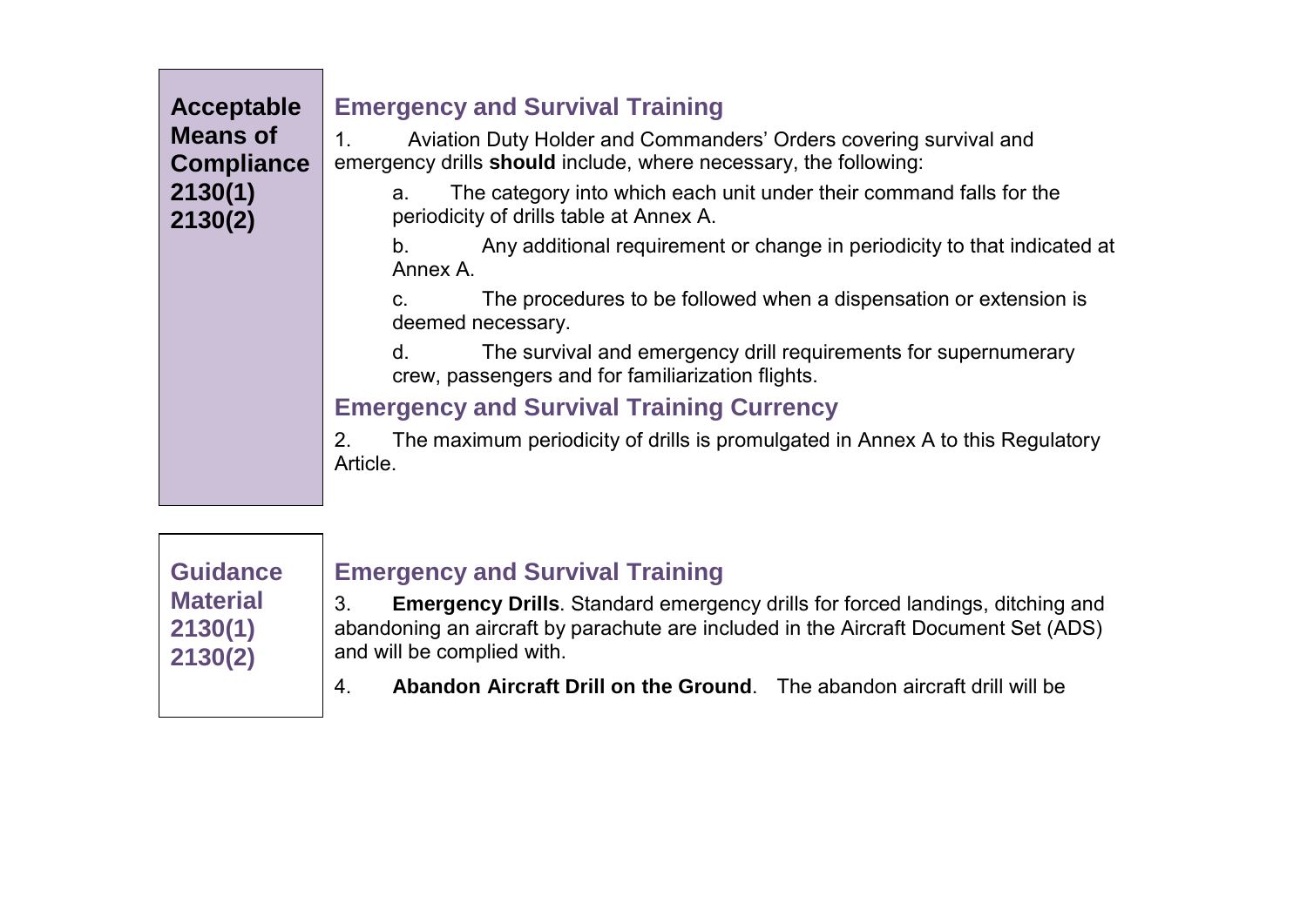#### **RA 1005 – Competent Organizations and Responsibilities**

**Rationale** *MOD policy is to only procure from contractors who have been assessed as competent.* 

| <b>Contents</b>              | 1005(1): Competent Organizations and Responsibilities                                                                    |
|------------------------------|--------------------------------------------------------------------------------------------------------------------------|
| <b>Regulation</b><br>1005(1) | <b>Competent Organizations and Responsibilities</b><br>PTLs shall only contract with competent organizations.<br>1005(1) |
| Acceptable<br>Means of       | The PTL should only contract with design organizations approved under the<br>Design Approved Organization Scheme.        |

**Means of** 

**1005(1)** 

**Compliance** 2. The PTL **should** only contract with maintenance organizations approved under the Maintenance Approved Organization Scheme. At present the current scope of the MAOS is restricted to Mil Pt 145 approval for all on-aircraft contractor depth maintenance and off-aircraft maintenance carried out on government property. Within this current restriction, all Air Domain platform and equipment PTs should contract for continuing airworthiness activities with MAOS Mil Pt 145 approved organizations.

| <b>Guidance</b><br><b>Material</b><br>1005(1) | <b>Design Approved Organization Scheme (DAOS)</b><br>It is MOD Policy to procure only from contractors who have been assessed as<br>3.<br>competent to design and supply aircraft or airborne equipment to a satisfactory<br>standard. As a pre-requisite to a DAOS approval, such contractors will have achieved<br>ISO 9001:2000 third party certification (or acceptable equivalent) with an appropriate<br>scope that has been accredited by the United Kingdom Accreditation Service (UKAS)<br>or by an overseas equivalent that is a signatory to either The International<br>Accreditation Forum - Multi Lateral Agreement or The European Co-operation for<br>Accreditation - Multi Lateral Agreement. |
|-----------------------------------------------|----------------------------------------------------------------------------------------------------------------------------------------------------------------------------------------------------------------------------------------------------------------------------------------------------------------------------------------------------------------------------------------------------------------------------------------------------------------------------------------------------------------------------------------------------------------------------------------------------------------------------------------------------------------------------------------------------------------|
|                                               | The MOD Design Approved Organizations Scheme (DAOS), defined more fully<br>4.<br>in RA5101, provides PTL with assurance of a contractor's suitability to undertake a<br>defined scope of design activity or Post Design Services (PDS) activity. DAOS<br>approval will only be awarded following a successful assessment of a contractor or<br>Service organization by the MAA or its appointed agents. Successful Design<br>Organizations (DO) will be added to the DAOS register, which is maintained by the<br>MAA and can be viewed at www.daos.dij.r.mil.uk.                                                                                                                                              |
|                                               | 5.<br>DAOS approval is a mandatory requirement. Accordingly, the MAA requires all<br>platform and equipment PTs to contract/ task for aircraft & associated equipment,<br>airborne weapon and electronic systems (including PDS) with organizations approved<br>under DAOS. Note that the responsibility for assurance of the adequacy of sub-<br>contractors involved in design activities rests with the prime design organisation.<br>There is no intention to universally mandate the DAOS at sub-contractor level, there<br>is, however, a requirement for signatories of Certificates of Design (C of D) to be<br>approved for the purpose under DAOS.                                                   |
|                                               | 6.<br>Unless already in place each PTL will include a transition plan in their<br>airworthiness strategy, to meet this mandate. The strategy will be monitored and<br>reviewed by the Operating Centre Directors at the Airworthiness Review for the<br>equipment.                                                                                                                                                                                                                                                                                                                                                                                                                                             |

# **Example Regulatory Article**

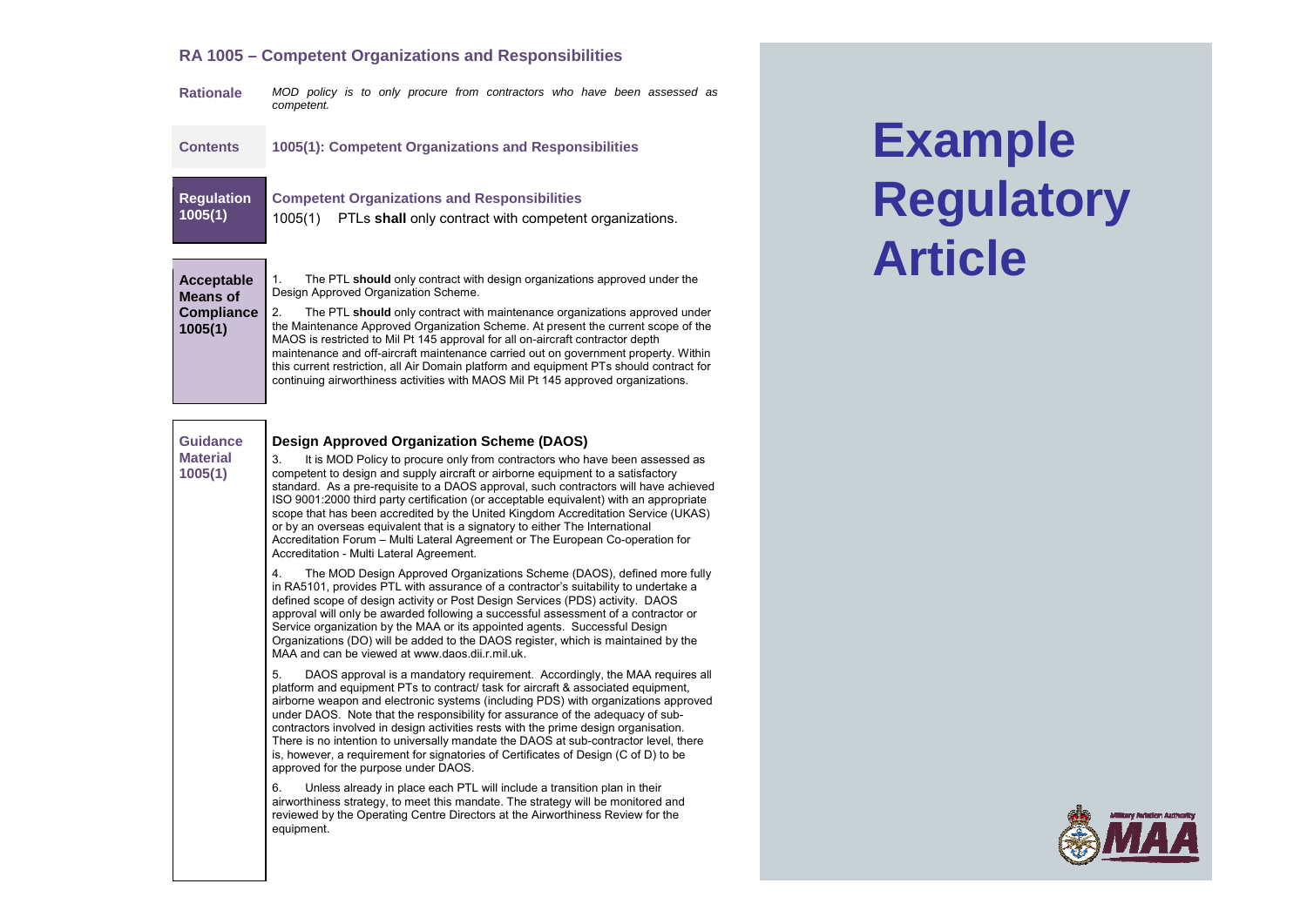## **RA 1005 – Competent Organizations and Responsibilities**

**Rationale** *MOD policy is to only procure from contractors who have been assessed as competent.* 

**Contents 1005(1): Competent Organizations and Responsibilities** 

## **Competent Organizations and Responsibilities**

1005(1) PTLs **shall** only contract with competent organizations.

## **Acceptable Means of Compliance 1005(1)**

**Regulation** 

**1005(1)** 

1. The PTL **should** only contract with design organizations approved under the Design Approved Organization Scheme.

2. The PTL **should** only contract with maintenance organizations approved under the Maintenance Approved Organization Scheme. At present the current scope of the MAOS is restricted to Mil Pt 145 approval for all on-aircraft contractor depth maintenance and off-aircraft maintenance carried out on government property. Within this current restriction, all Air Domain platform and equipment PTs should contract for continuing airworthiness activities with MAOS Mil Pt 145 approved organizations.

### **Guidance Material 1005(1)**

*© Crown Copyright 2011*

#### **Design Approved Organization Scheme (DAOS)**

3. It is MOD Policy to procure only from contractors who have been assessed as competent to design and supply aircraft or airborne equipment to a satisfactory standard. As a pre-requisite to a DAOS approval, such contractors will have achieved ISO 9001:2000 third party certification (or acceptable equivalent) with an appropriate scope that has been accredited by the United Kingdom Accreditation Service (UKAS)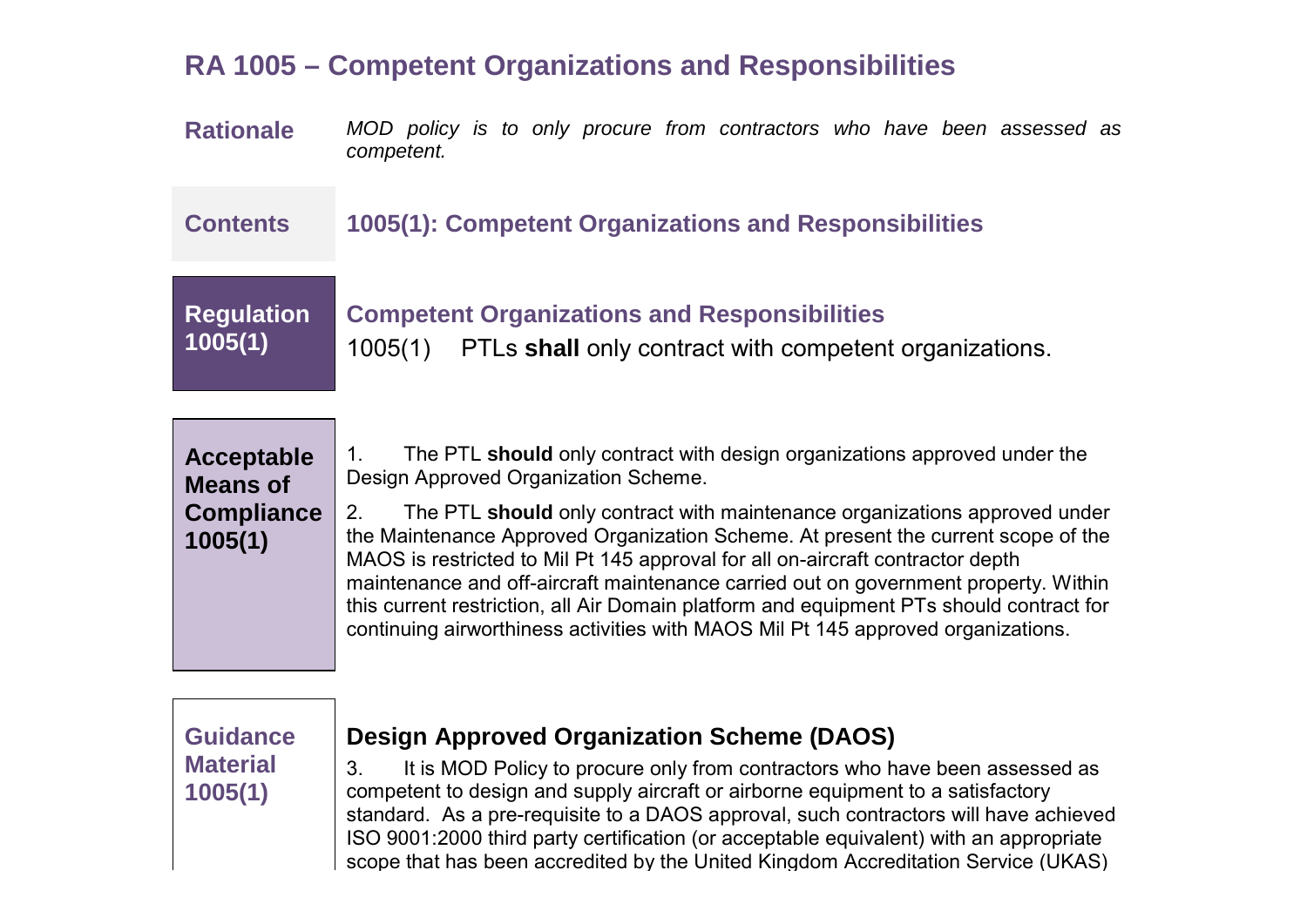# **Language is a Key Element**

- П **Mandatory v Permissive wording**
- p. **Military Orders v Civil Interoperability**
	- **"Is to"/"Are to" versus "Shall"**
- F **Agreed language:**
	- **SHALL: The word "Shall" is reserved solely for use in regulations and orders.**
	- **RATIONALE: The origin/reason of a regulation can be given in a text after a regulation behind the word "Rationale".**
	- **SHOULD: The word "Should" is reserved solely for use in Acceptable Means of Compliance.**
	- **MUST/WILL/MAY/COULD/CAN: These words are most often used in Governance and Guidance material.**
- П **Definition of Terms**
	- ●**Common glossary and use of abbreviations**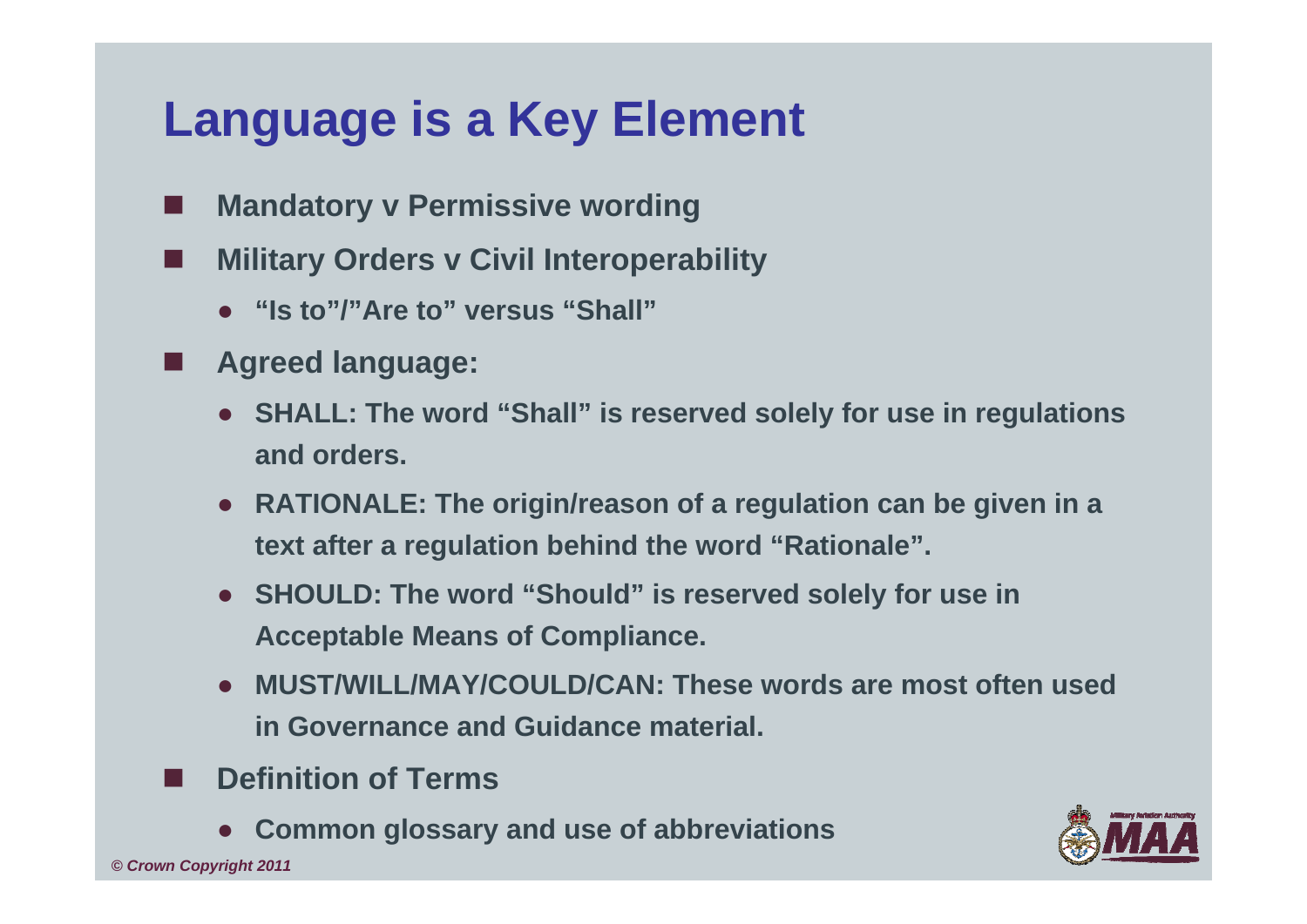## **Access to the New Regulatory Suite**

- **Initially documents will be in Adobe (PDF) format**
- **Available via Defence intranet and internet**
	- **Access through the respective MAA websites**
	- **MAA ASPPIC team are the publishing agents**
- **In a form that could be printed if that is what the end user requires (with their resources and cost)**
- **Production of one-off CD versions.**

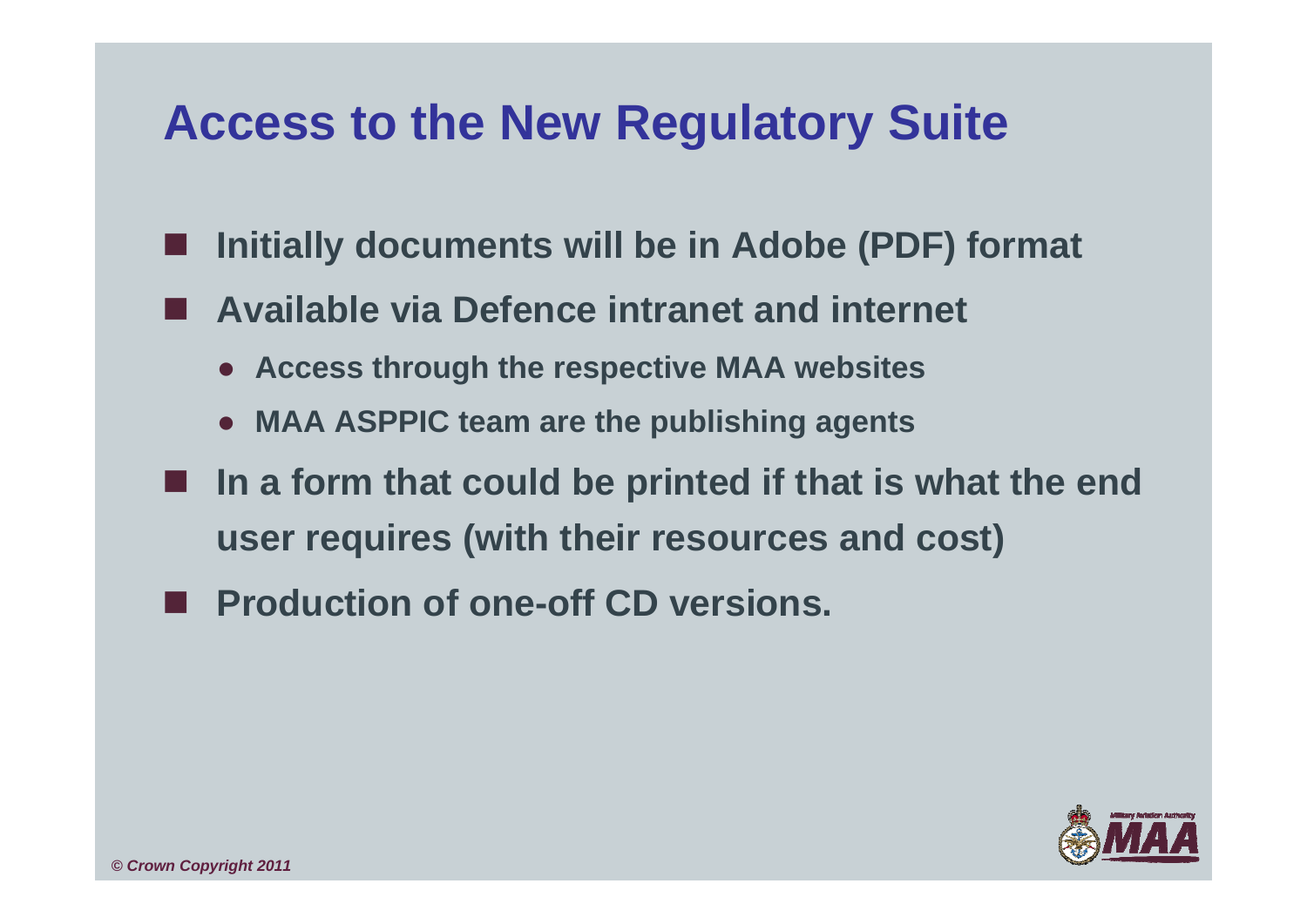## **WS3 – The Works**

П **What the MAA has delivered is a vast improvement in terms of the ease to which users will be able to read, teach, assimilate and apply Military Aviation Regulations – but . . .**

**. . . . this is only the first step!**

- p. **Having delivered the basic rewrite, the MAA will:**
	- **Continue to introduce new regulation as output from other workstreams**
	- **Fill gaps/inconsistencies identified**
	- **Possible re-work as user feedback received**
	- ●**Improve interim accessibility within Dii limitations**
	- **Look to deliver in a modern e-publishing format**
		- **eg 'SKYbrary' [live link] or [screen shot] (target by end FY11/12)**
	- **Tackle other 'out of scope' publications**

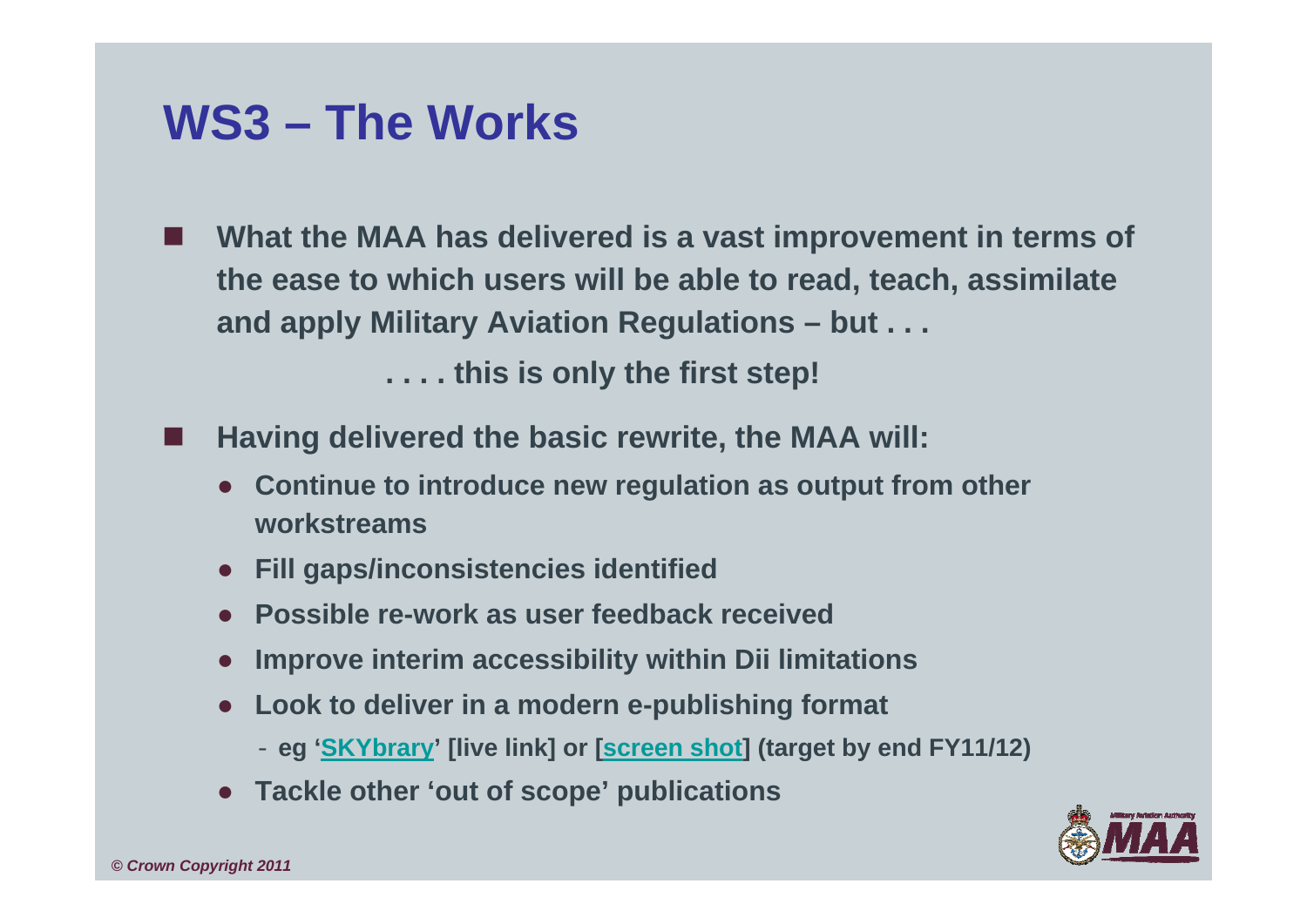# **What does this mean for you?**

- П **The additional clarity will make it easier to determine what you and your staff are required to do.**
- $\blacksquare$  **References in policy documents, order books, training material and other guidance material will need to be updated.**
	- **A cross-referencing tool will be provided**
- F **Legacy MARDS and process Def Stans will become obsolescent on 1 Aug 11**
	- **Contracts referencing the legacy standards/regulations will still be valid but MRP should be considered for new contracts/contract review**
- You will need to ensure you staff are aware of the new location **and format of the new MRP**
	- **This can be supported by MAA briefings to your senior staff and this cascade briefing material**

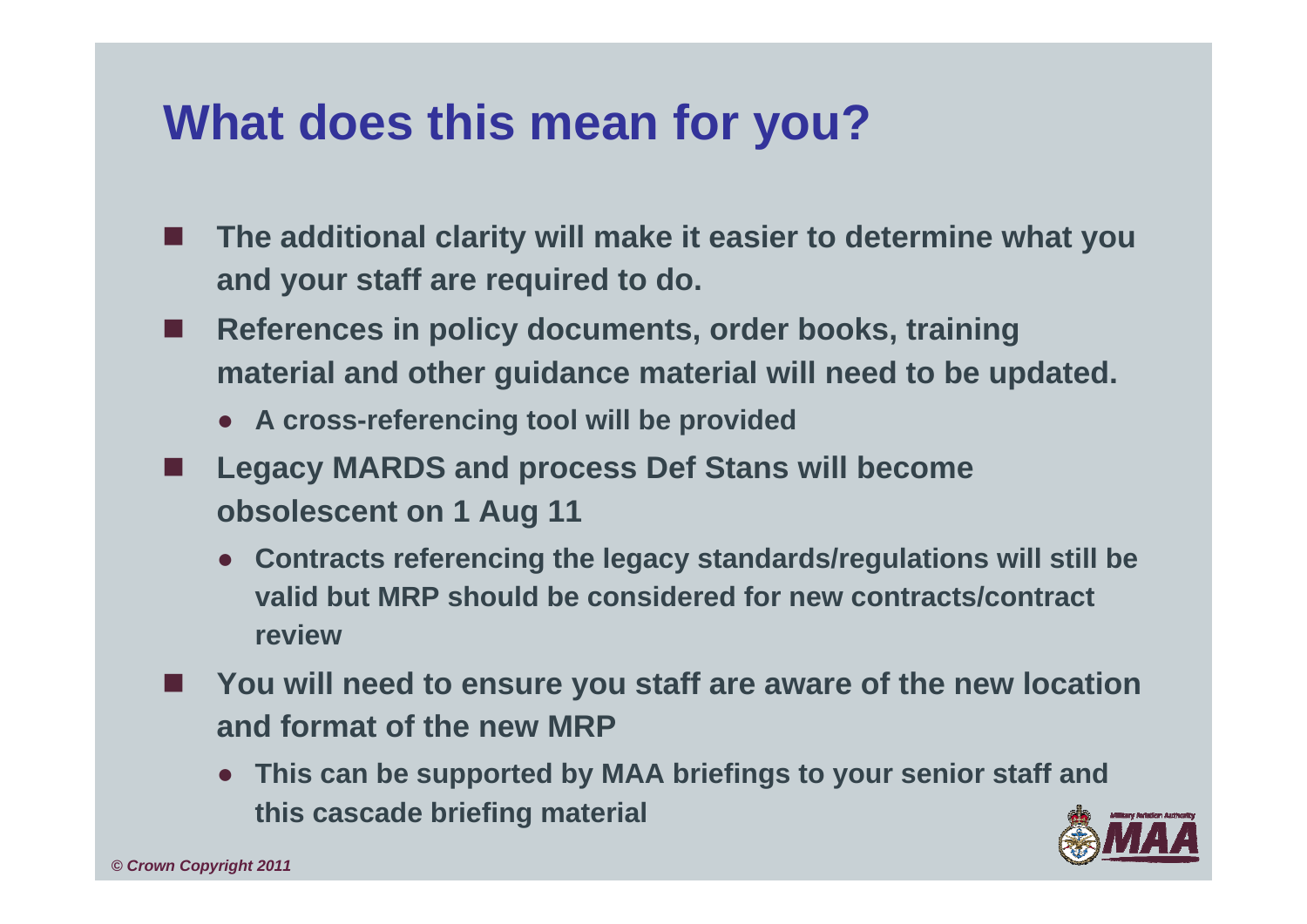## **Key Messages**

- **WS3 has delivered a new regulatory framework and concise document set within the air environment focussed on risk-tolife that will be easy to read, teach, assimilate and apply, and which clearly articulates how Air Safety is governed within the MOD**
- F **Regulation separate from AMC/GM**
- П **Info on single topic in one place**
- Г **Single set of MRP for MOD and industry**
- F **Significant restructure/format but less than 5% of regulations changed**
- Г **First pass of a multi-stage process**
- F **MRP will provide the regulatory framework from 1 Aug 11**

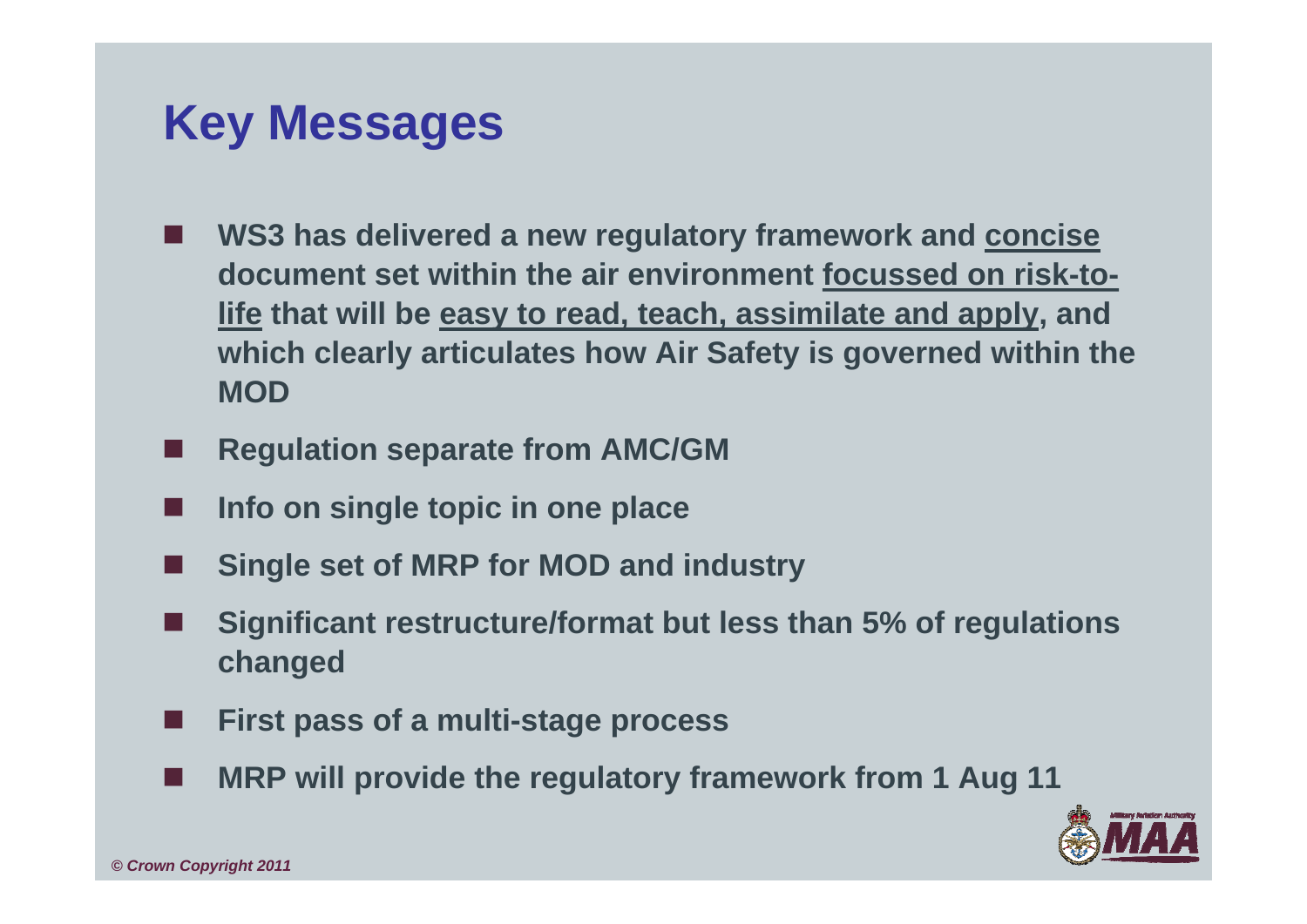# **What content has changed? (<5%!)**

- RA1120 – Military Aircraft Registration
	- RPAS weighing less than 60g do not require registration
- . . RA1420 – Service Inquiries (SI) – Convening Authority
	- Aviation SI defined in this RA include those where serious injuries or fatalities occur during parachuting, fast roping or abseiling (ie where an individual is in or came from an aircraft immediately prior to the occurrence/accident) or was hit by an air vehicle.
- e<br>19 RA2309 - Flight Procedures
	- RA2309(8) Aircraft Marshalling Signals. Introduced to mitigate the loss of this Regulation from JSP 551's translation to the RA1000 series.
- Τ RA5723 – Ageing Aircraft Audit
	- Additional rigour as a result of WS9.

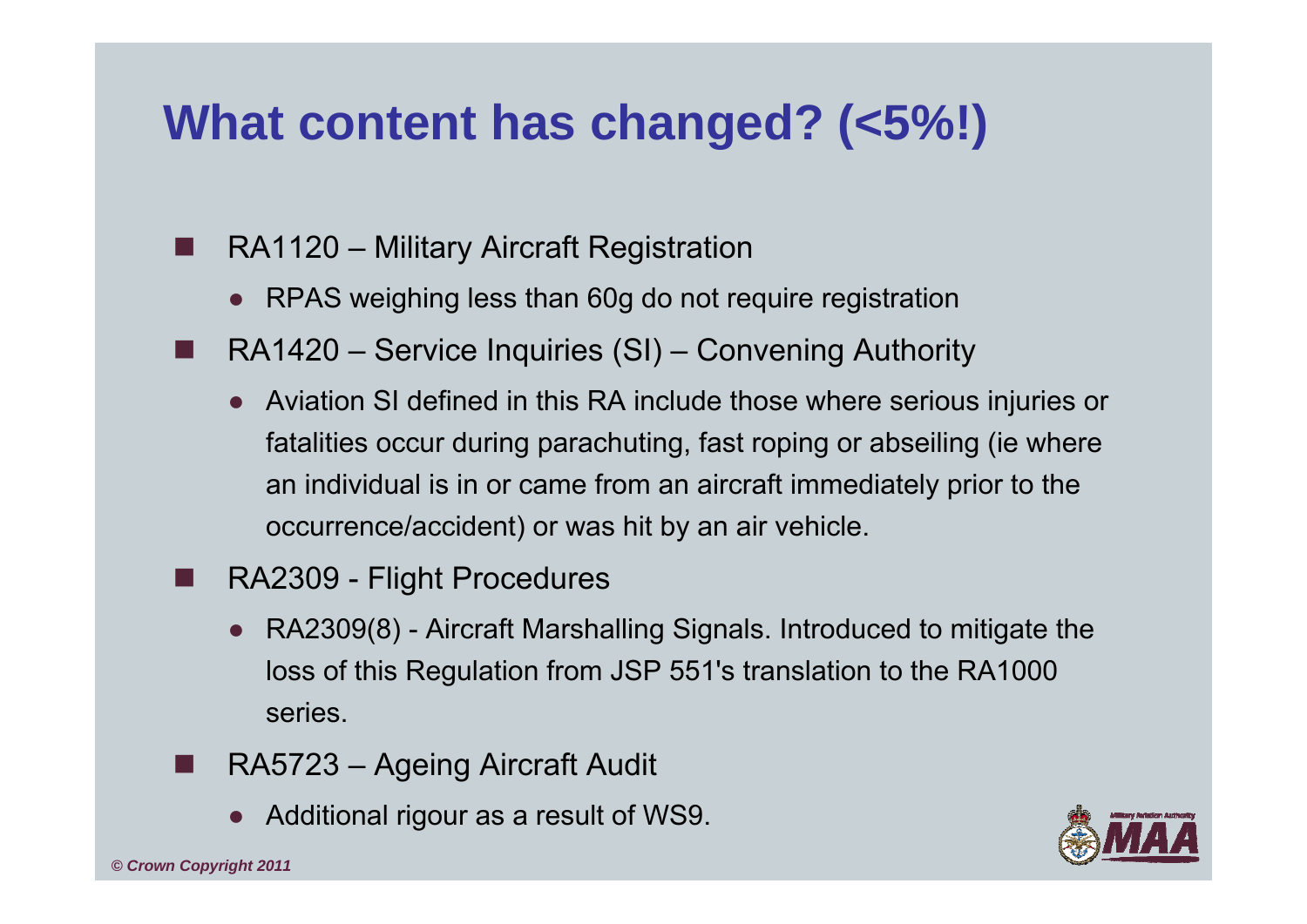

# **Any Questions**



*© Crown Copyright 2011*